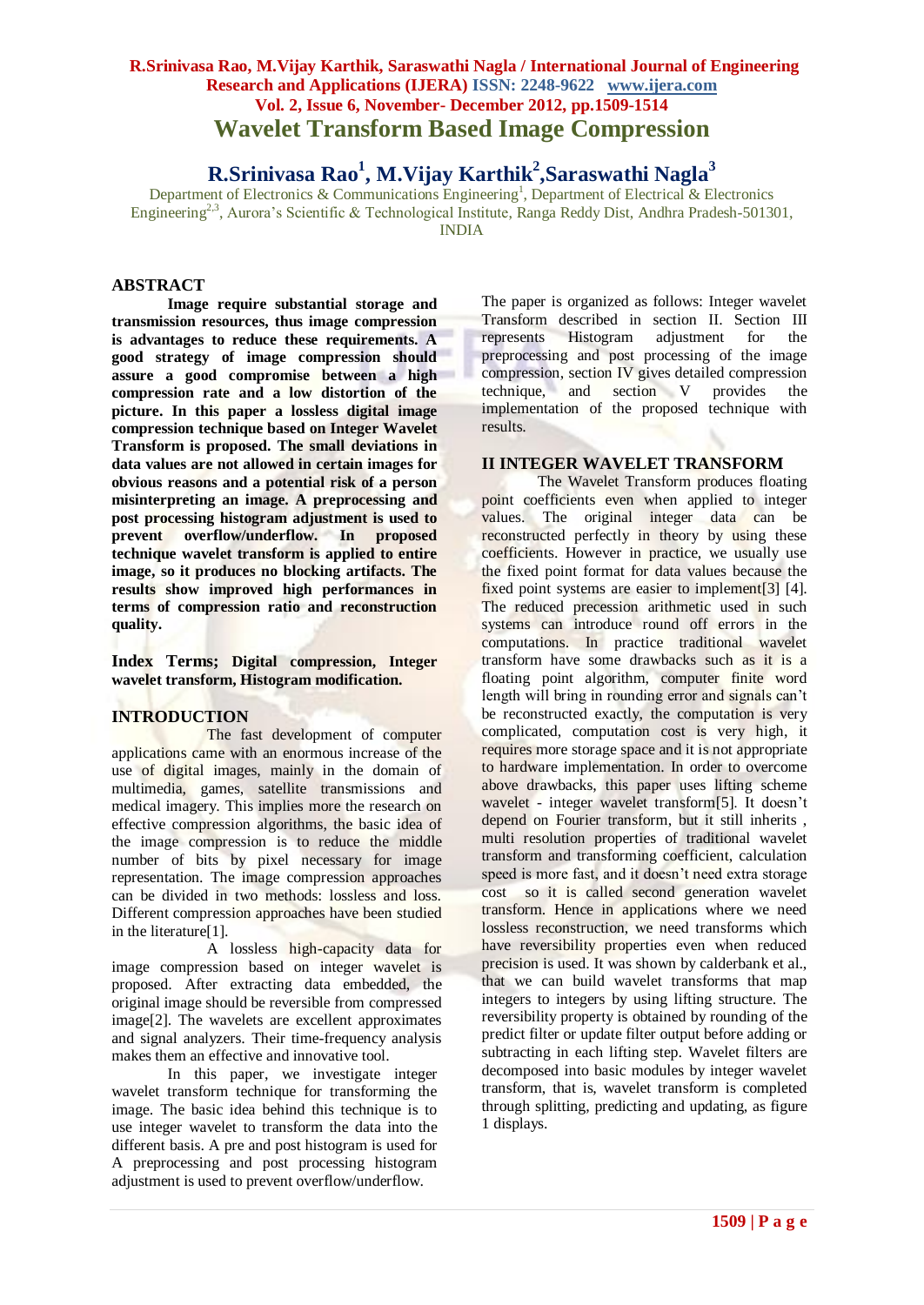

Fig 1. Integer wavelets transform decomposition and Reconstruction diagram

After integer wavelet transform, it has four sub-bands. We will embed the information into three high frequency sub bands. Except that it has advantages of traditional wavelet transform, integer wavelet transform which is applied to digital compression technology has following advantages[6]:

(1) It avoids rounding error of floating point in mathematical transformation;

(2) Its transforming speed is fast and it doesn"t need extra storage cost.

#### **III HISTOGRAM ADJUSTMENT**

For a given image, after data embedding in some IWT coefficients, it is possible to cause overflow/underflow, which means that after inverse wavelet transform the gray scale values of some pixels in the compressed image may exceed the upper bound (255 for an eight-bit grayscale image) and/or the lower bound (0 for an eight-bit grayscale image). In order to prevent the overflow/underflow, we adopt histogram modification, which narrows the histogram from both sides as shown in. Fig.2. Please refer to [7], [8] for the detailed algorithm. The bookkeeping information will be embedded into the cover media together with the information data.



Fig 2(a). Gray scale histogram modification of Original histogram



Fig 2(b). Gray scale histogram modification modified histogram



Fig 2(c). Gray scale histogram modification histogram after data embedding.

#### **IV PROPOSED COMPRESSION SCHEME 1. Data Embedding Process:**

The main steps of the embedding procedure developed are presented here and summarized.

- a. Histogram modification is applied on original image that prevents possible overflow and underflow.
- b. We first apply integer wavelet decomposition to the original image. In our experiments, CDF (2, 2) wavelet filters are used to decompose the original gray scale image into one level. After integer wavelet transform, it has four sub-bands.
- c. In order to have the compressed image perceptually the same as the original image, we choose to hide data in one (or more than one) "middle" bit-plane(s) in the IDWT domain. To further enhance the visual quality of the compressed image, we embed data only in the middle and high frequency sub bands, specifically in the LH1, HL1 and HH1 sub bands.
- d. Construct binary images from  $5<sup>th</sup>$  bit of LH1, HL1 and HH1 wavelet coefficients. For constructing binary image using LH1, the each integer wavelet coefficients in LH1 is converted into 8 bit binary sequence, if  $5<sup>th</sup>$  bit of each binary sequence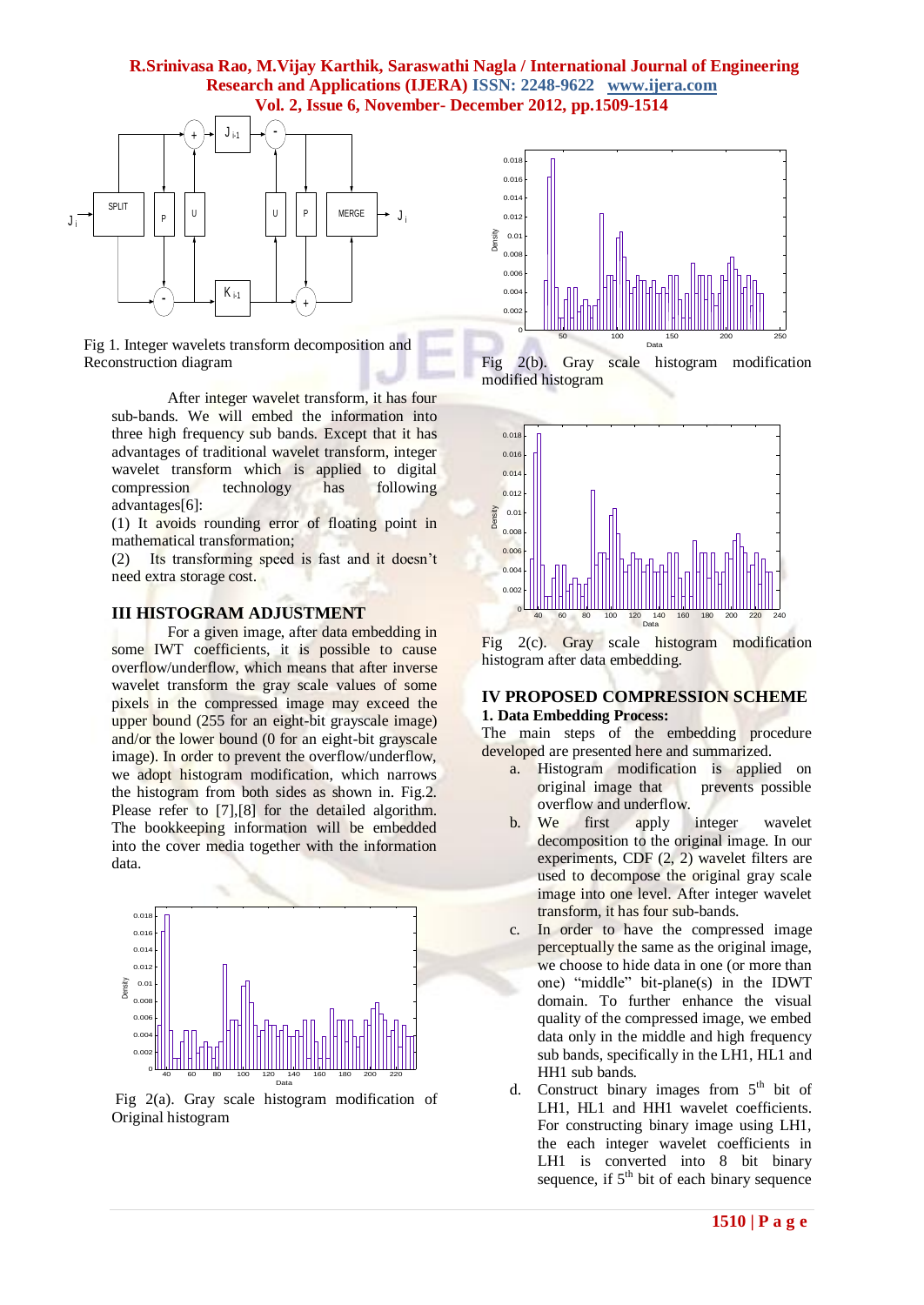is 1 then assign 2 to binary image otherwise assign 1. For constructing binary image using HL1 and HH1 is same as above.

- e. Compress data in binary image obtained from LH1, HL1 and HH1 by using arithmetic coding because of its high coding efficiency.
- f. Insert the header information and compressed data together, the embed signal consists of these three. If embedded bit is 1or (0) then convert first integer wavelet coefficient in LH1 sub band into 8 bit binary sequence and replace 1or (0) to the 5<sup>th</sup> bit plane of that binary sequence and convert back to integer. In this way all the embedded bits hide in "5<sup>th</sup>" bit-plane in the LH1, HL1 and HH1 coefficients.
- g. The way of accessing each wavelet coefficient for embedding depends on secret key.
- h. A secret key function that keeps the hidden data secret even after the algorithm is known to public.
- i. Take the Inverse integer wavelet transform to reconstruct the compressed image.
- j. Perform histogram modification on compressed image.
- k. The invisibility of the compressed image.

We use the formula (1) to compare the difference between the original image and the compressed image, Figure 5 demonstrates that the compressed image embedded with the proposed algorithm is invisible, where (a) is the original image, and (b) is the compressed image with compression ratio  $=91.25.$ 

 $Y = (1 - Tc / To) X 100$  (1)

Where Tc Is Size of Original cover image To Is Size of Compressed cover image



Fig.3 Embedding Method

#### **2. Extraction Process**

Extraction of compressed image and inverting of compressed image into original one is reverse process of embedding.

- a. Perform histogram modification on compressed image.
- b. Perform one level integer wavelet decomposition on compressed image.
- c. Extract the embed signal from  $5<sup>th</sup>$  bit of LH1, HL1 and HH1 wavelet coefficients.

For extracting embed signal with using LH1, the each integer wavelet coefficient in LH1 is converted into  $8$  bit binary sequence and if  $5<sup>th</sup>$  bit of each binary sequence is 1, then embed bit is 1 otherwise embed bit is 0.

The sample code given below:



For extracting embedded signal with using HL1 and HH1 same as above.

- (a) Based on header information extract binary compressed image from embed signal.
- (b) Extract the respective binary images of LH1, HL1 and HH1 from embed signal based on header information.
- (c) Decompress to get the original sequence.
- (d) Insert the uncompressed 5th bit data back into LH1, HL1 and HH1.
- (e) Take the Inverse integer wavelet transform to reconstruct the original image.
- (f) Perform histogram adjustment on original image.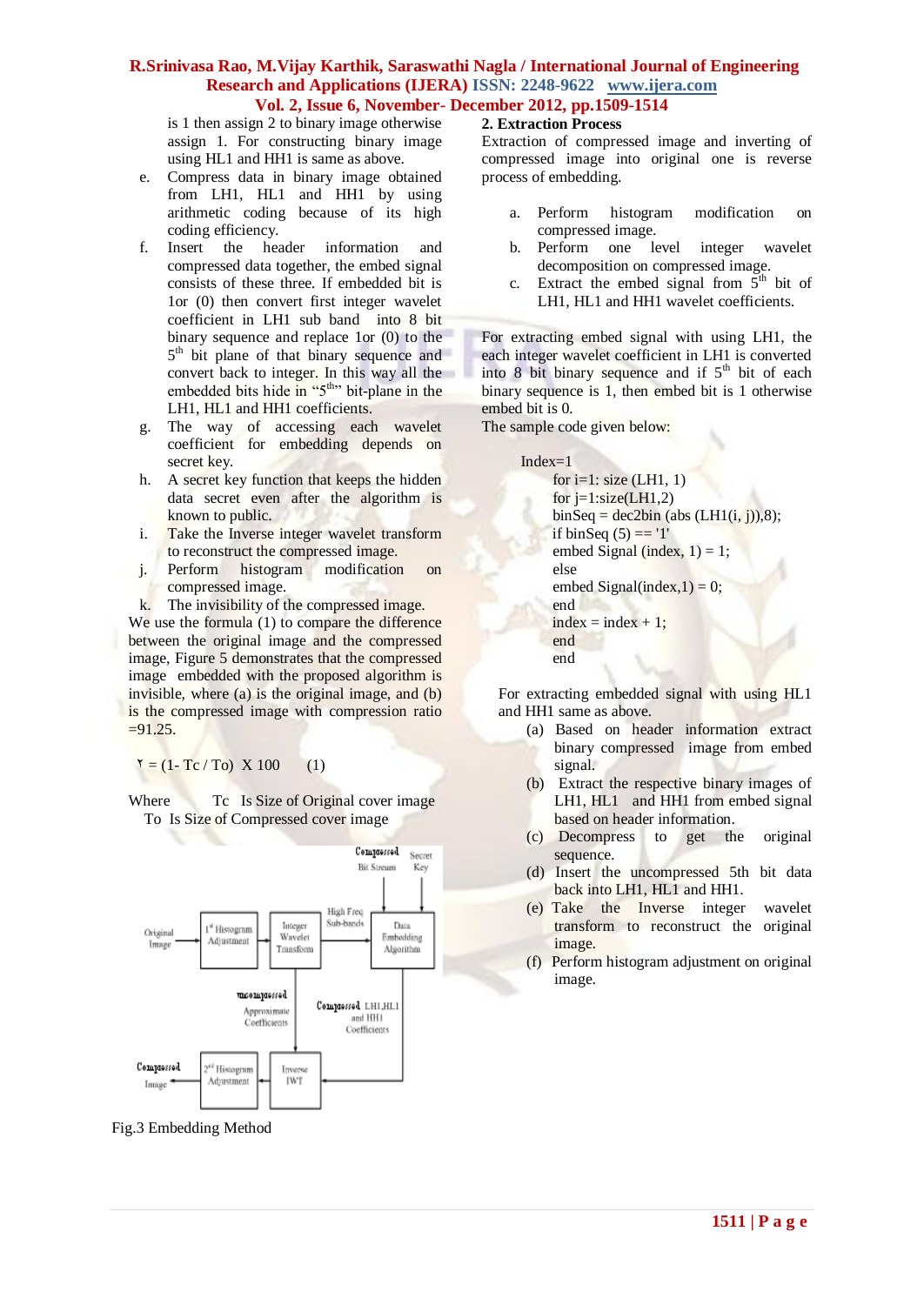

#### **V IMPLEMENTATION**

The program code is written in 'MATLAB'. Test images of 'Airplane', 'Lena', 'Baboon', 'Gold hill', and 'Barbara' are used as input images for validation of developed algorithms. The wavelet decomposition of image is done by using CDF (2,2) wavelet filter.

The compressed logo is binary image created and embedded as per algorithm discussed. The embedding is done for the visible compressed logo. The resultant coefficients were inverse transformed to obtain the compressed image. Several test gray scale images of size  $512\times512$  are used in experiments. The original and compressed Airplane images are shown in fig.5. Compression ratio value of Airplane image after compressed embedding is measured as 91.25%. It is observed that imperceptibility requirement is met. The same experiment is conducted on other four images. Fig.6 contains other four compressed images. Table I shows some experimental results.



Fig.5 Airplane image : (a) Original Airplane image

(b) Compressed image (91.25%)





| <b>Table I</b><br>Value  | The Compression Ratio(%)      |  |
|--------------------------|-------------------------------|--|
| Host<br>Image<br>512×512 | Compression<br>Ratio value(%) |  |
| Lena                     | 81.36                         |  |
| Baboon                   | 89.13                         |  |
| Goldhill                 | 78.57                         |  |
| Airplane                 | 79.23                         |  |

Barbara 84.56

Table I show that Airplane image has a better embedding capacity than the other images in the experiment. It also shows it has a better visual quality as far as peak signal to noise ratio is concerned.

Table II shows image quality tested for different payloads on the same image using different wavelets. Among various wavelet filters, CDF(2,2) performs better than others for the same payloads. Image quality quickly changes when different wavelets are used.

$$
PSNR = \frac{255^{2}}{\frac{1}{M \times N} \sum_{i=1}^{M} \sum_{j=1}^{N} (H(i, j) - W(i, j))^{2}}
$$
(2)

Where  $H(i, j)$  Is Original cover image  $W(i, j)$  Is Compressed image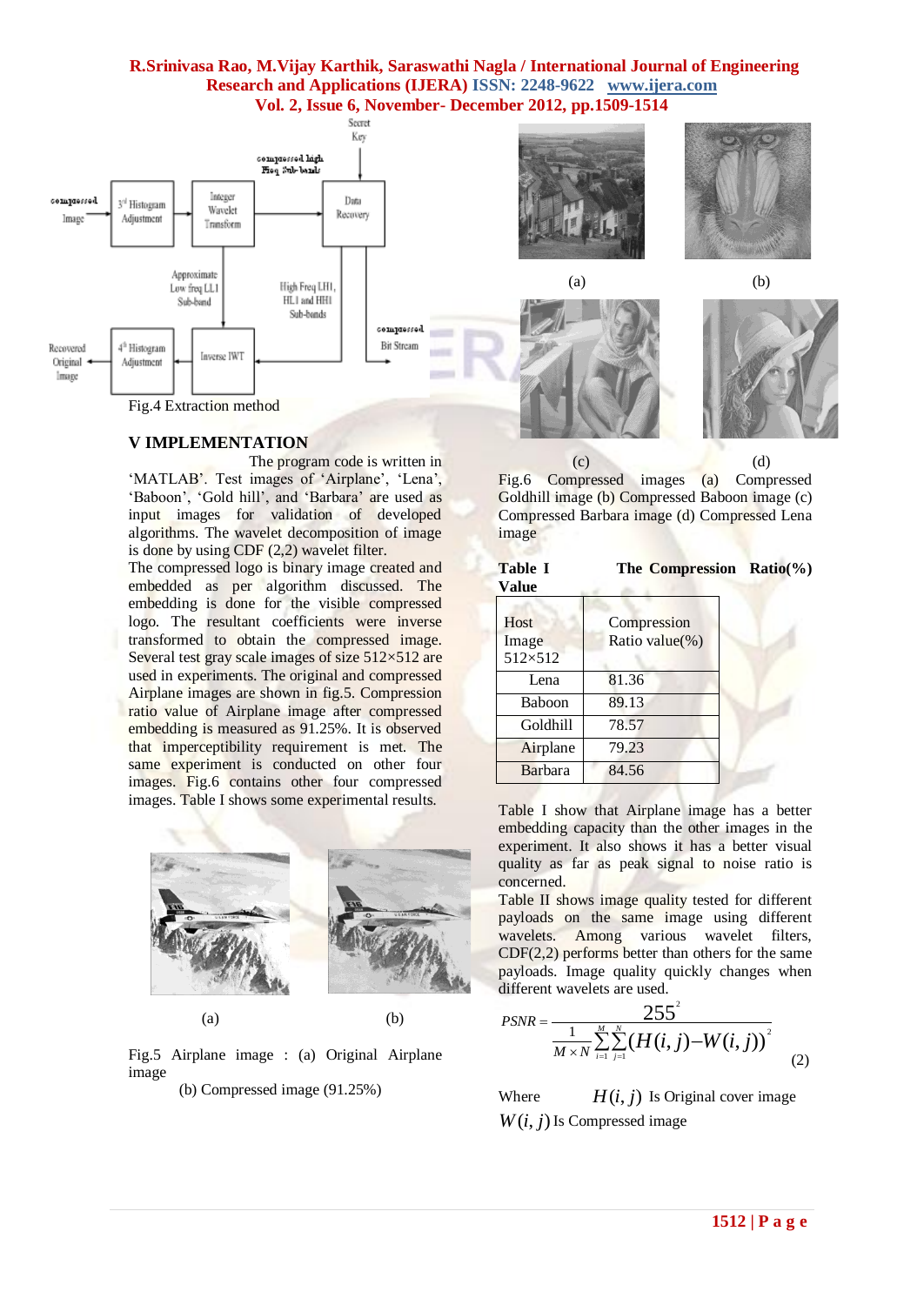**Table II Comparison of performance of various wavelet families on Airplane image for different payload size**

|             | Payloa $cdf(2,2)$ | db2           | Sym4        | bior <sub>3.3</sub> | bior <sub>6.8</sub> | rbio3.3     |
|-------------|-------------------|---------------|-------------|---------------------|---------------------|-------------|
| d           | <b>PSNR</b>       | PSNR          | <b>PSNR</b> | <b>PSNR</b>         | <b>PSNR</b>         | <b>PSNR</b> |
| bits        | (db)              | $\text{(db)}$ | (db)        | (db)                | (db)                | (db)        |
| 10000       | 37.78             | 35.84         | 36.37       | 36.31               | 36.31               | 36.24       |
| 15129       | 37.73             | 35.78         | 36.25       | 36.28               | 36.23               | 36.29       |
| 20164       | 37.67             | 35.73         | 36.26       | 36.24               | 36.26               | 36.16       |
| 25281       | 37.60             | 35.69         | 36.11       | 36.16               | 36.00               | 35.99       |
| 50176 37.11 |                   | 35.708        | 35.89       | 35.76               | 35.85               | 35.58       |
| 75076 36.84 |                   | 35.67         | 35.90       | 35.71               | 36.00               | 34.67       |
| 10048936.74 |                   | $***$         | 35.86       | 35.51               | 35.05               | 33.86       |



Fig.7 Image Quality Tested on Different Wavelets

Table III shows the comparison between existing methods in literature and proposed method. The proposed method is able to embed up to 196k bits into image of 512 by 512 imperceptibly.

#### **Table III Comparison between existing methods and proposed method**

| Methods  | The amount of data<br>embedded in a 512 $\times$<br>512 image |  |
|----------|---------------------------------------------------------------|--|
| Goljan's | 3,000-24,000 bits                                             |  |
| Guorong  | 15,000-94,000 bits                                            |  |
| Proposed | 10000-1,96152 bits                                            |  |



#### **Fig.8 Comparison between proposed and existing methods**

# **CONCLUSION**

Simulation experiments on the digital compression of images have been performed using two standard images: Lena and Airplane. In proposed method we verify the compromise that exists between the compression ratio and the quality of the rebuilt image. The proposed image compression algorithm based on integer wavelet transform is able to embed up to 81.36% and 91.25% compression ratio value and into image of 512 by 512 imperceptibly and extracts the embedded data and original image from compressed image without loss of information. The performance of proposed lossless compression algorithm verified by various wavelet filters. Among various wavelet filters, CDF (2,2) performs better than others for the same payloads.

#### **REFERENCES**

- [1] W. Sweden"s, "The lifting scheme: A custom-design construction of biorthogonal wavelets," Appl. Comput. Harmon. Anal., vol. 3, no. 2, pp. 186–200, 1996.
- [2] Fridrich, J.,Goljan, M., Du, R., "Invertible Authentication", In: Proc. SPIE, Security and Compression of Multimedia Contents, San Jose, California January 2001
- [3] Jiang Zhu. M., Guorong Xuan., Jidong Chen., "Distortion less data hiding based on integer wavelet transform ", Vol.38, No.25, Electronics Letters 5<sup>th</sup> December 2002.
- [4] I. Daubechies and W. Sweldens, "Factoring wavelet Transforms into lifting steps," J. Fourier Anal. Appl.,vol. 4, no. 3, pp. 245–267, 1998.
- [5] M. D. Adams and F. Kossentini, "Performance evaluation of reversible integer-to-integer wavelet transforms for image compression," in IEEE Data Compression Conference, now bird, UT, USA, March 1999, pp. 514–524, IEEE.